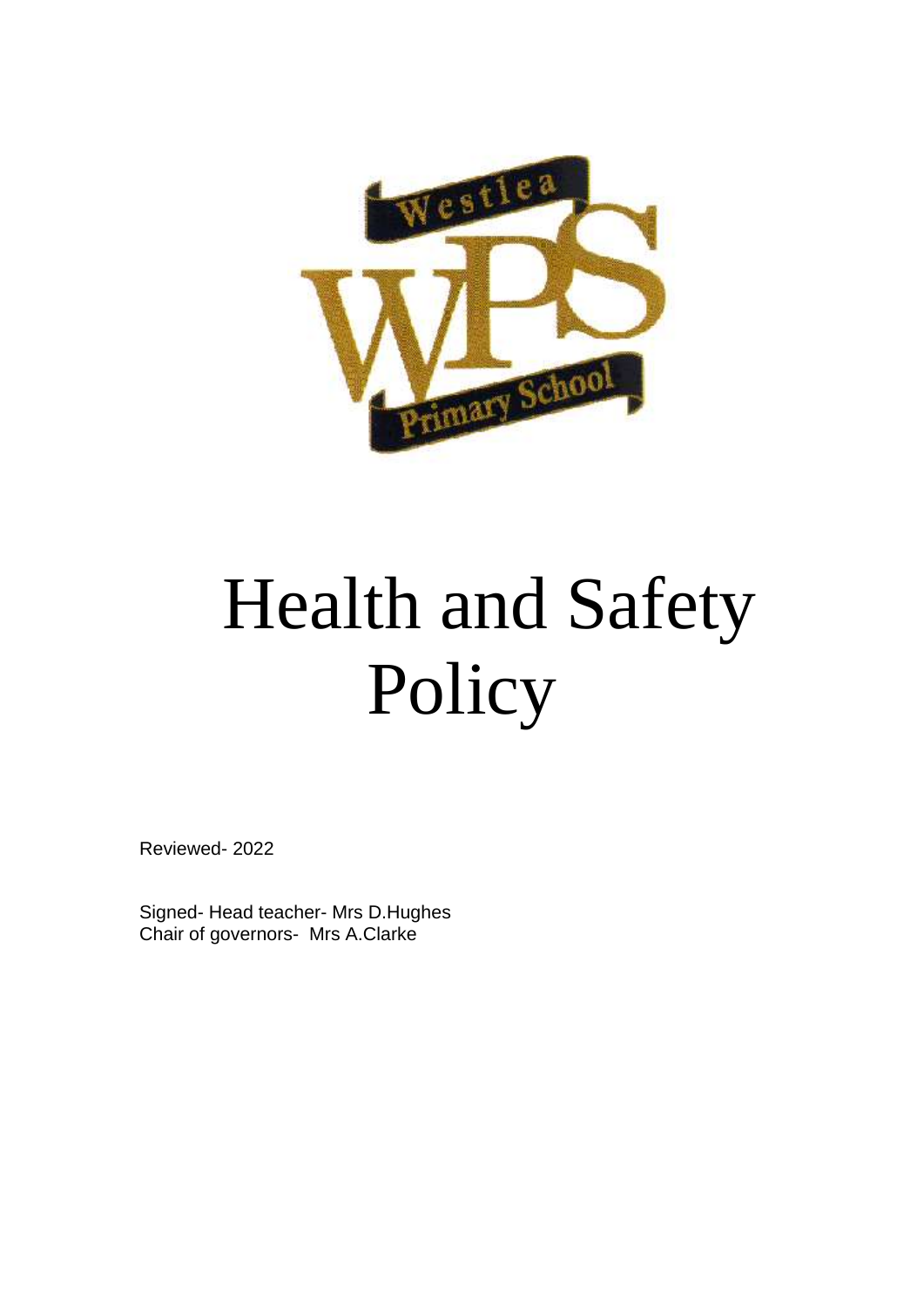Health and Safety Policy – LA School

#### **Introduction**

The health, safety and welfare of all the people that work or learn at our school are of fundamental importance. We aim to provide a safe, secure and pleasant environment for everyone where people are supported to fulfil their potential. The governing body, along with the Local Authority, takes responsibility for the health & safety of all our pupils, members of staff and others who visit our premises.

#### **Section 1 – Statement of intent.**

The Governing Body of the school recognise their corporate responsibility under the Health and Safety at Work etc Act 1974 to provide a safe and healthy environment for the teaching and non- teaching staff, the pupils and other people who come onto the premises.

The Governing Body will take all reasonably practicable steps within their power to fulfil this responsibility.

The Governing Body will operate within the structure and framework of Durham County Council, as detailed in the School Health & Safety Policy and Procedures Manual, and will where reasonably practicable apply all health and safety instructions and advice issued by the Local Authority and other enforcing bodies.

The school will ensure that risk assessments are conducted, recorded and implemented to guarantee so far as is reasonably practicable the provision and maintenance of:

- safe premises, plant and systems of work;
- safe methods of using, handling, storing and transporting of articles and substances;
- suitable and sufficient information, instruction, training and supervision to enable all employees to avoid hazards and contribute positively to their own safety and health at work;
- a safe working environment with adequate arrangements for the welfare of employees and;
- safe access to, and egress from, places of work including procedures for evacuation in an emergency.

Adequate facilities and arrangements will be maintained to consult with employees, trade union representatives and the relevant internal and external safety agencies, to encourage a joint approach to the management of health safety and welfare.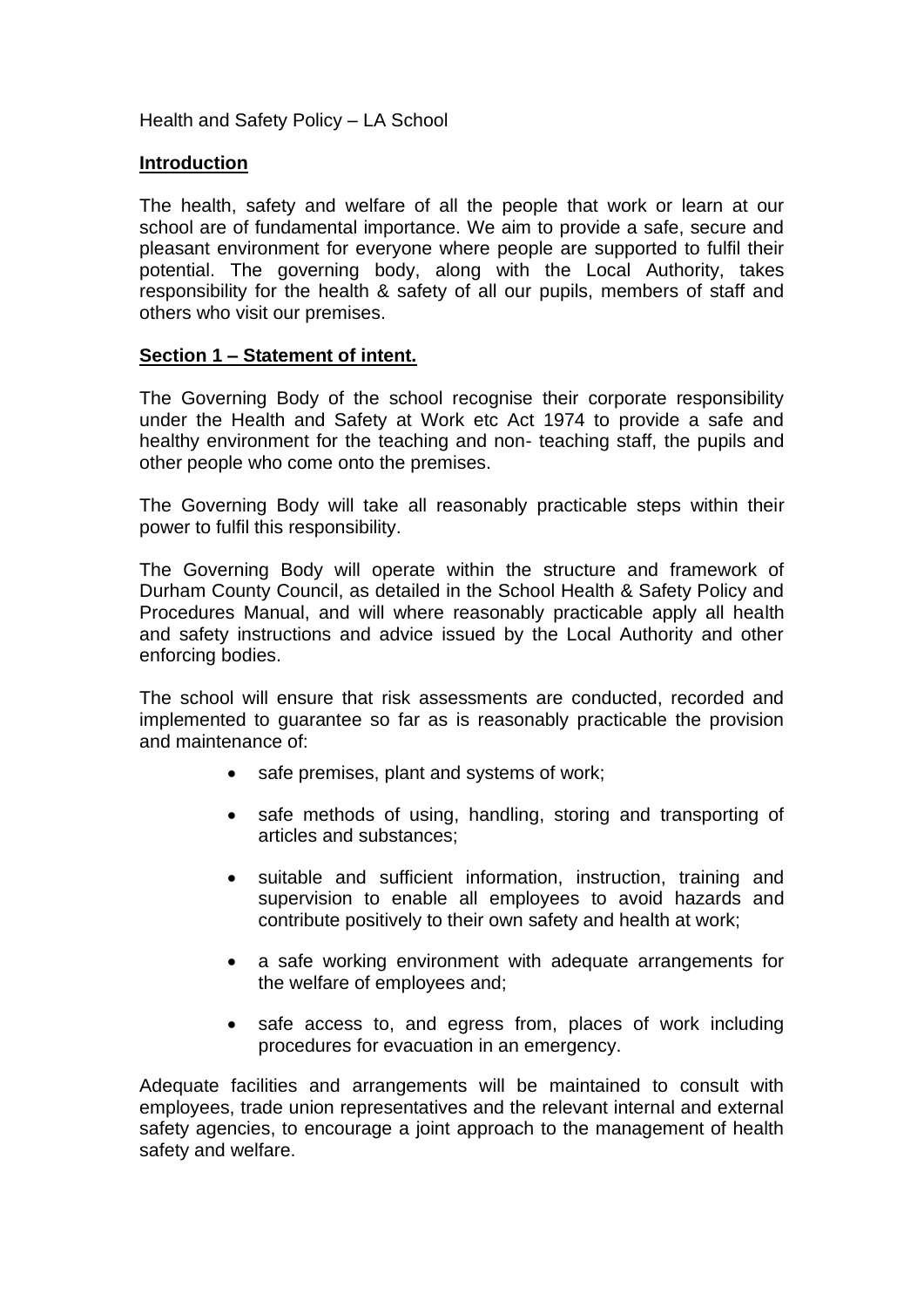All employees have a legal obligation to take reasonable care for their own health and safety, for the safety of others and to co-operate with the Governing Body and Head Teacher in fulfilling the schools' statutory duties.

The Governing Body will review this policy statement annually and update, modify or amend it as it considers necessary to ensure the health, safety and welfare of staff, pupils and others.

## **Section 2 - Organisation of Health & Safety Responsibilities**

## **Governing Body**

The Governing Body has the delegated responsibility for the adoption and implementation of the health and safety management systems that comply with the principles set out in the Corporate Health & Safety Policy and Schools Health & Safety Procedures Manual. In order to fulfil this responsibility the Governing Body will, as far as reasonably practicable, ensure that:

- Health & Safety management procedures and systems are incorporated as an integral part of their overall school management system, and are adequately given a level of consideration equal to other school issues;
- the School Health & Safety Policy and Procedures Manual, as it relates to areas, activities and persons under the schools control is understood, implemented, maintained and monitored;
- pro-active health and safety risk management is implemented, and reviewed to meet statutory, best practice and County Council requirements;
- where health, safety and welfare duties and responsibilities are delegated to school staff, appropriate and sufficient information, instruction and /or training is identified and organised;
- communication and liaison is maintained with all those who may need to be aware of the requirements of this policy and it's procedures;
- when requested the County Council is provided with information on the operation of the health & safety management system sufficient to fulfil its responsibilities,
- a review of the policy and its implementation is carried out at suitable intervals; and that,
- any problems or constraints in meeting these duties and responsibilities are brought, without delay, to the attention of the County Council.

## **Headteacher**

The Headteacher will co-operate with their Governing Body to ensure that:

- 1. adequate health and safety management systems and procedures, that comply with the School Health & Safety Policy and Procedures Manual, are implemented within the school;
- 2. where duties and responsibilities are to be delegated, necessary information, instruction or training is identified and organised;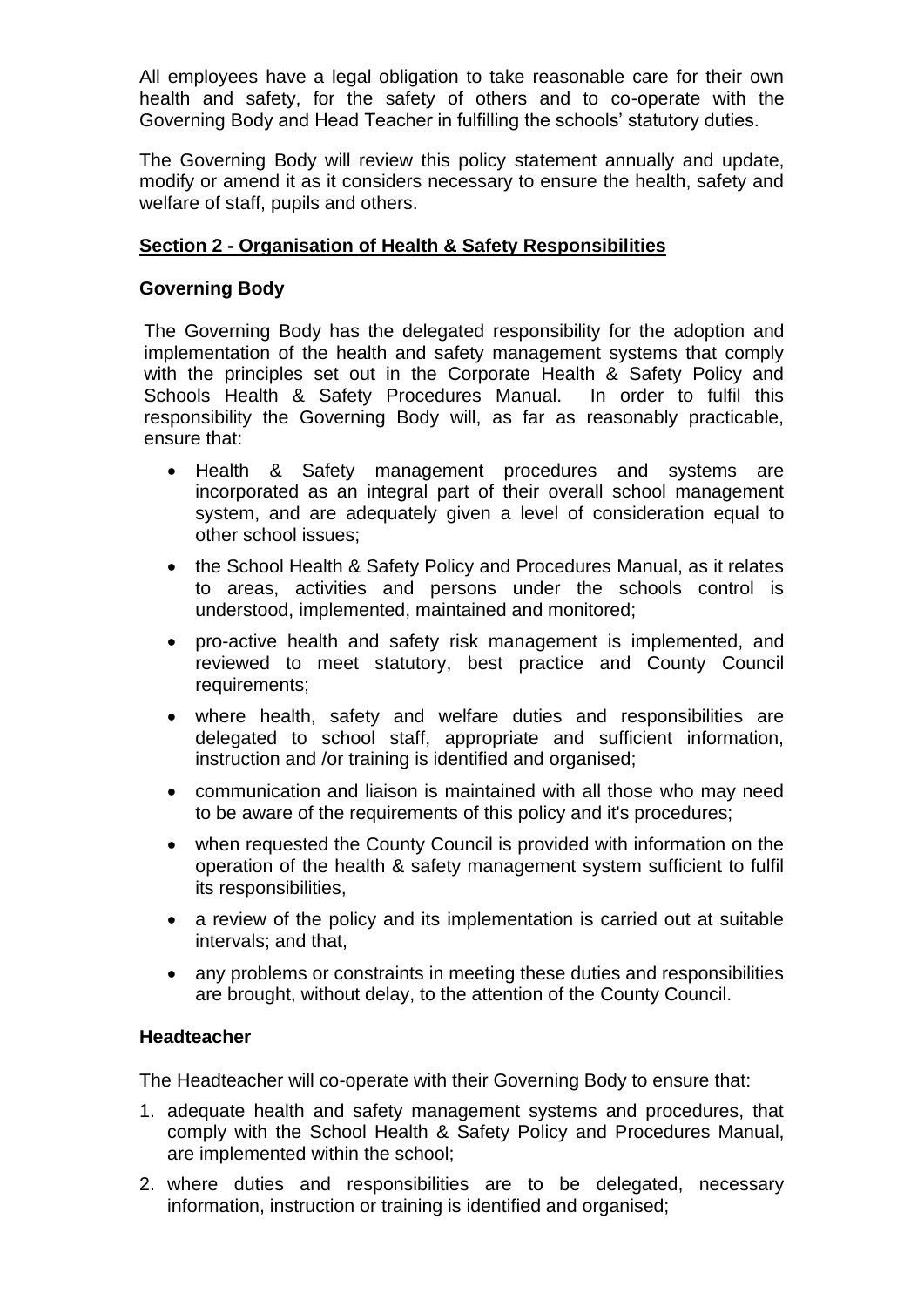- 3. systems are in place to monitor the application and effectiveness of the health and safety procedures;
- 4. at intervals agreed with the Governing Body, a review of Health & Safety in the school is carried out; and,
- 5. they take an active and visible part in communicating and encouraging a positive attitude to health, safety and welfare.

## **Employees**

All employees have a responsibility to -

- 1 observe the health & safety policy & procedures in school;
- 2 take reasonable care for the health and safety of themselves and of other persons who may be affected by their acts or omissions at work;
- 3 observe the schools systems of safe working and take any precautions necessary to ensure the safety of themselves and others affected by their work;
- 4 co-operate with the school or any other duty holder so far as is necessary to enable any duty or requirement imposed on the school to be performed or complied with;
- 5 use the correct tools and equipment appropriate for the job and ensure that they are kept in good condition, and not adapted for unauthorised use;
- 6 make use of safety aids, appliances, equipment and protective clothing provided;
- 7 report and seek advice, without delay, on any unsafe conditions, defects in the premises or equipment, or any shortcomings in health and safety arrangements;
- 8 do not intentionally or recklessly interfere with or misuse anything provided in the interests of health, safety or welfare;
- 9 notify immediately any accident, injury, illness, disease, dangerous occurrence or near miss associated with the carrying out of their duties and responsibilities;
- 10 do not interfere with any plant or equipment which has been involved in an accident, or has been taken out of use pending an investigation;
- 11 familiarise themselves with the action to take in the event of fire or other emergency;
- 12 seek advice at the earliest opportunity if they have any concerns regarding health & safety of staff or pupils in the school.

## **Pupils**

Our school promotes the spiritual growth and welfare of pupils, and aims to equip pupils with the skills, knowledge and understanding to live positive, safe and healthy lives.

Pupils will be encouraged to participate in helping to create a safe learning environment in school.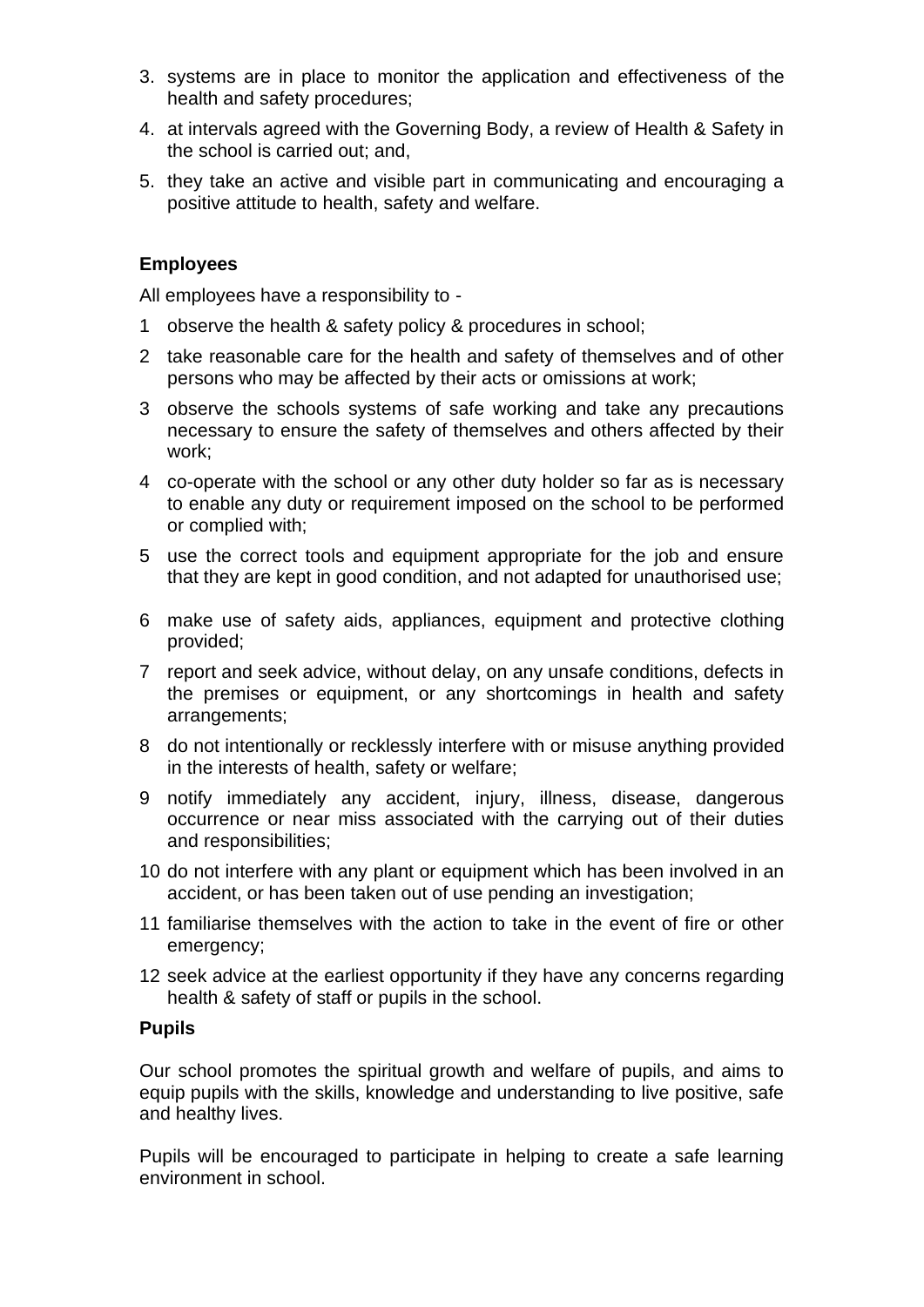## **Section 3 – Health & Safety Procedures**

The following health & safety procedures are detailed in the Durham County Council School Health & Safety Policy and Procedures Manual.

- Accident / incident / ill-health reporting
- Asbestos
- Biological Hazards including infected sharps
- Building Related Projects
- Confined Spaces
- Design & Technology
- Display Screen Equipment/Workstation Equipment
- Electrical Safety
- Fire Safety
- First Aid
- Food Safety
- Hand Arm Vibration
- Hazardous Substances (COSHH)
- Induction
- Lifting Operations & Lifting Equipment
- Lone Working
- Mobile Phones
- Moving & Handling (Objects)
- Moving & Handling (Pupils)
- New & Expectant Mothers
- Noise at Work
- Personal Protective Equipment (PPE)
- Playgrounds and Outdoor Play Equipment
- Public Events on School Premises
- Risk Assessment
- Risk Register and Top Level Assessment
- Science Teaching
- Security in Schools
- Swimming Pool Operation
- Traffic Management
- Violence and Aggression
- Work Equipment
- Work at Height
- Workplace (Health, Safety & Welfare)
- Young Employees

The school will use the above procedures and corresponding Risk Assessment forms to meet its obligations under the Health & Safety at Work etc Act 1974 and other regulations.

The school will keep up to date with additions and changes to the School Health & Safety Policy & Procedures Manual where it related to the work of the school.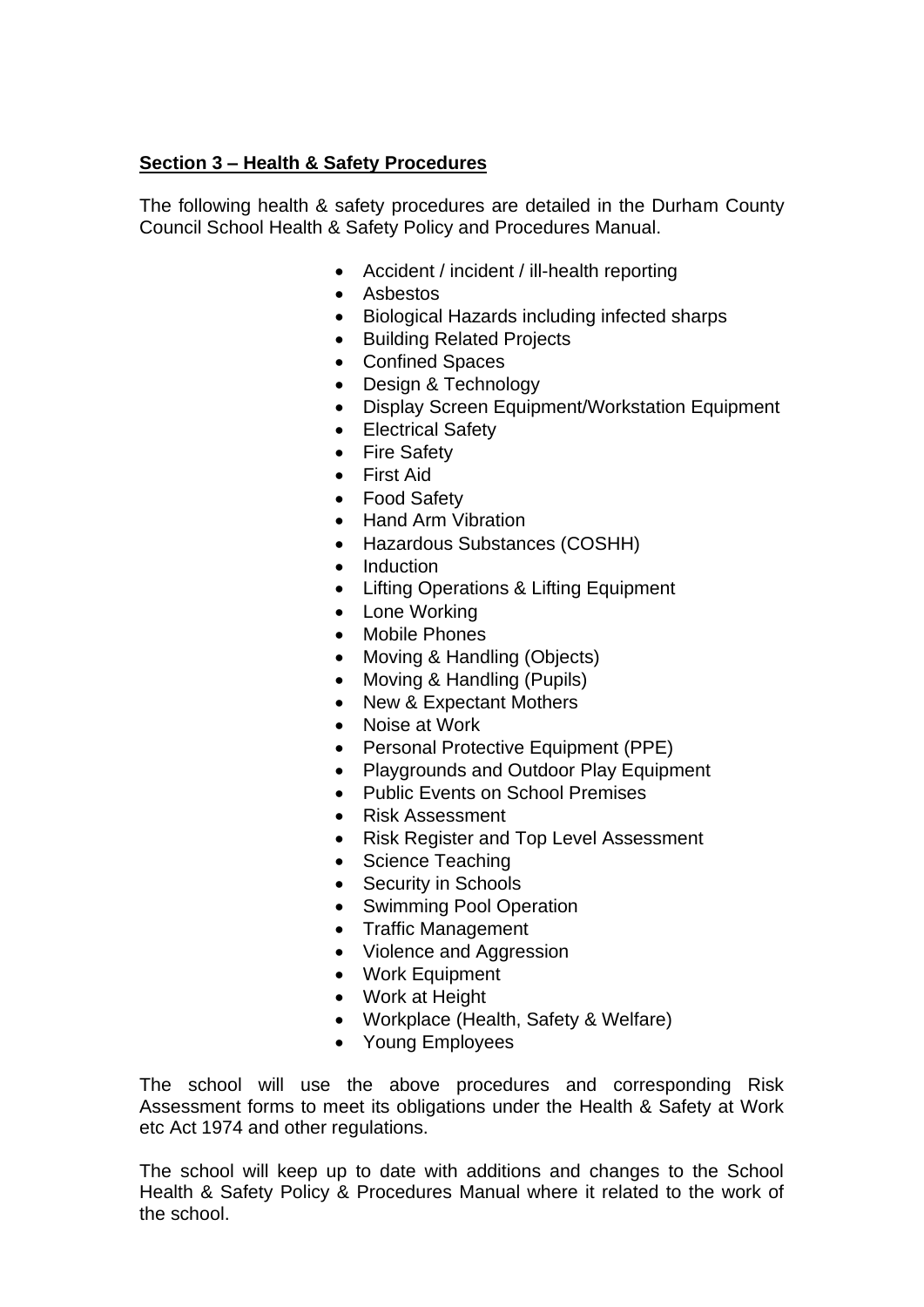# **Section 4 - School arrangements**

#### **The School curriculum**

- We teach children about health and safety in order to equip them with the skills, knowledge and understanding to enable them to live positive, successful and healthy lives. Teachers take every opportunity to educate children in this regard in the normal school curriculum. For example, through the science curriculum we teach children about hazardous materials, and how to handle equipment safely and the PSHCE curriculum, about drugs.
- We teach children respect for their bodies, and how to look after themselves. We discuss these issues with the children in PSHCE lessons and we reinforce these points as part of our healthy schools programme, where children learn about eating and hygiene. We also show them how to move and play safely in PE lessons.
- Health and safety issues also arise when we teach care for the environment and awareness of the dangers of litter. Key Stage 2 children receive sex and drugs education. ( See the Drugs Education Policy and the relationship and Sex Education Policy)
- Our school promotes the spiritual growth and welfare of the children through the RE curriculum, through special events such as harvest festival, and through the daily act of collective worship.
- Each class has the opportunity to discuss problems or issues of concern with their teacher. Teachers use circle time to help children to discuss and overcome any fears and worries that they may have. Teachers handle these concerns with sensitivity.

## **School meals**

- Our school provides the opportunity for children to buy a meal at lunchtimes. If parents are in receipt of income support, they may claim free school meals for their children. We do all we can to ensure that the meals provided have a suitable nutritional value and work with the County meal provider to achieve this.
- Care is taken to ensure pupils with food allergies are given meals that are safe and of nutritional value.
- If children choose to bring their own packed lunch, we provide them a suitable place to eat their lunch, and we supervise them during this time.
- Our school promotes a healthy lifestyle and achieves the Healthy School Standard.

## **Child protection**

- There is a named person responsible for child protection in the school. This is the head teacher, but this may be delegated in some circumstances. See child protection policy for details.
- We require all adults employed or having contact with pupils in school (eg staff, volunteers, contractors etc) to have been DBS checked